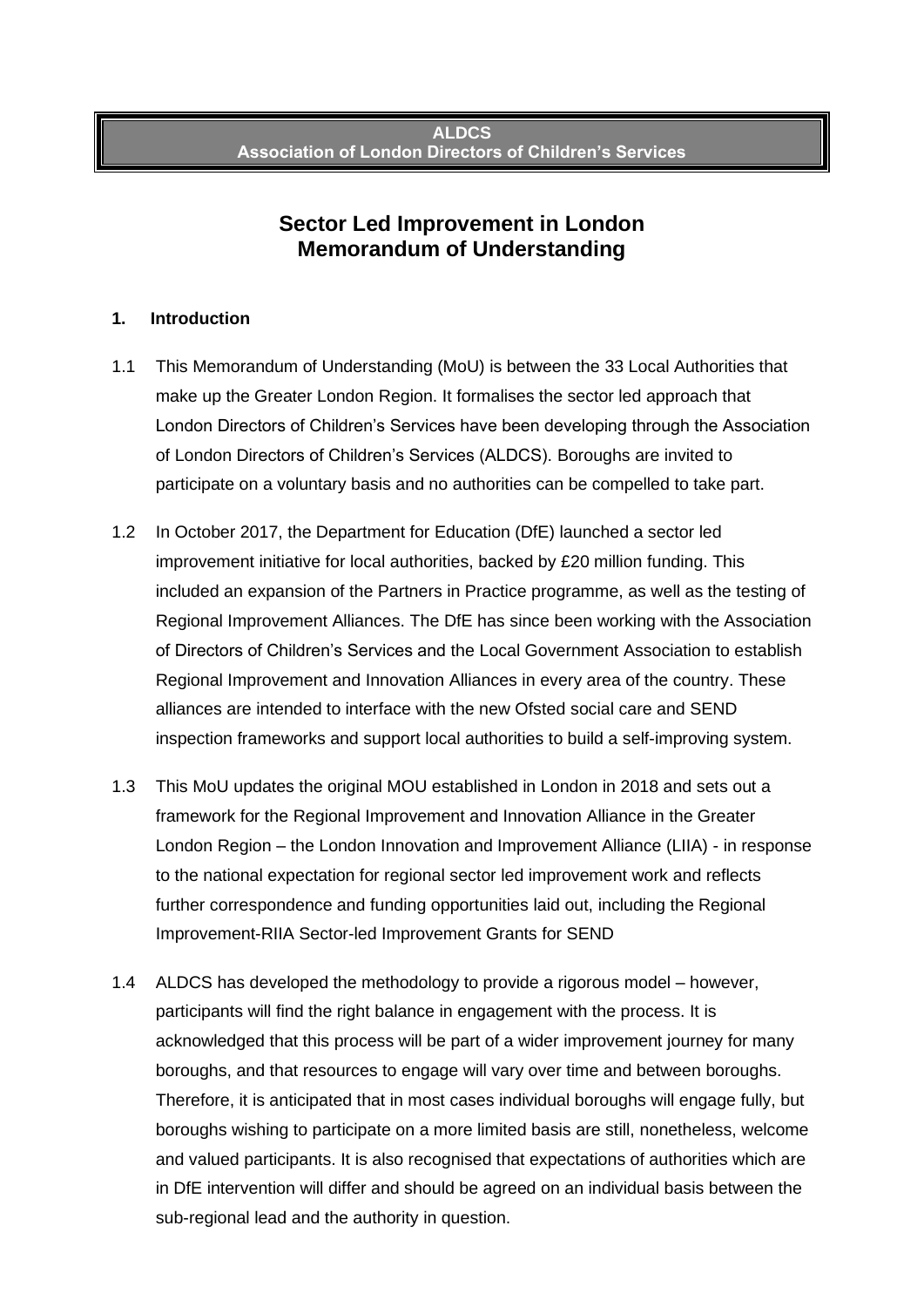- 1.5 The MoU sets out the agreed areas and activities in which the Local Authorities will work together to support a pan-London Sector Led Improvement programme with the shared aims of:
	- Securing a journey of continuous improvement to achieve the best possible outcomes for children and young people
	- Building on existing capability in children's services, corporately and with partners to identify good practice, diagnose improvement challenges and identify risks to performance
	- Systematically sharing knowledge about what works across the sector and ensuring that there is effective brokerage of best practice solutions.

### **2. Principles**

- 2.1. For the duration of this MoU, each Local Authority agrees, insofar as reasonable and practical, to:
	- Undertake annual self-assessment activity which is shared within each subregion.
	- Arrange for the submission of agreed data annually to London Councils and the LIIA data & intelligence team for analysis and benchmarking. Release colleagues who lead on data and performance/improvement activity as required to underpin the agreed regional processes.
	- Share data on a quarterly basis on the agreed core children's services indicators which will be collated by the LIIA data & intelligence team and shared with all London authorities and the London Safeguarding Children's Board Executive. A sub-set of this data, the RIIA dataset agreed by the ADCS, will be shared with the DfE & agreed other organisations (please see more detail in Appendix A & B) by the LIIA data & intelligence team. The LIIA data & intelligence team will act on behalf of ALDCS and the LIIA programme in this and any other data matters as required.
	- Support possible future SEND data collection requirements to be confirmed with DfE.
	- Share data in support of LIIA projects, initiatives and for the benefit of children, young people & families in London with the LIIA data & intelligence team & agreed other organisations (please see more detail in Appendix B).
	- Participate in the LIIA peer challenge and review activities as is appropriate and based on the London Peer Review and Challenge Framework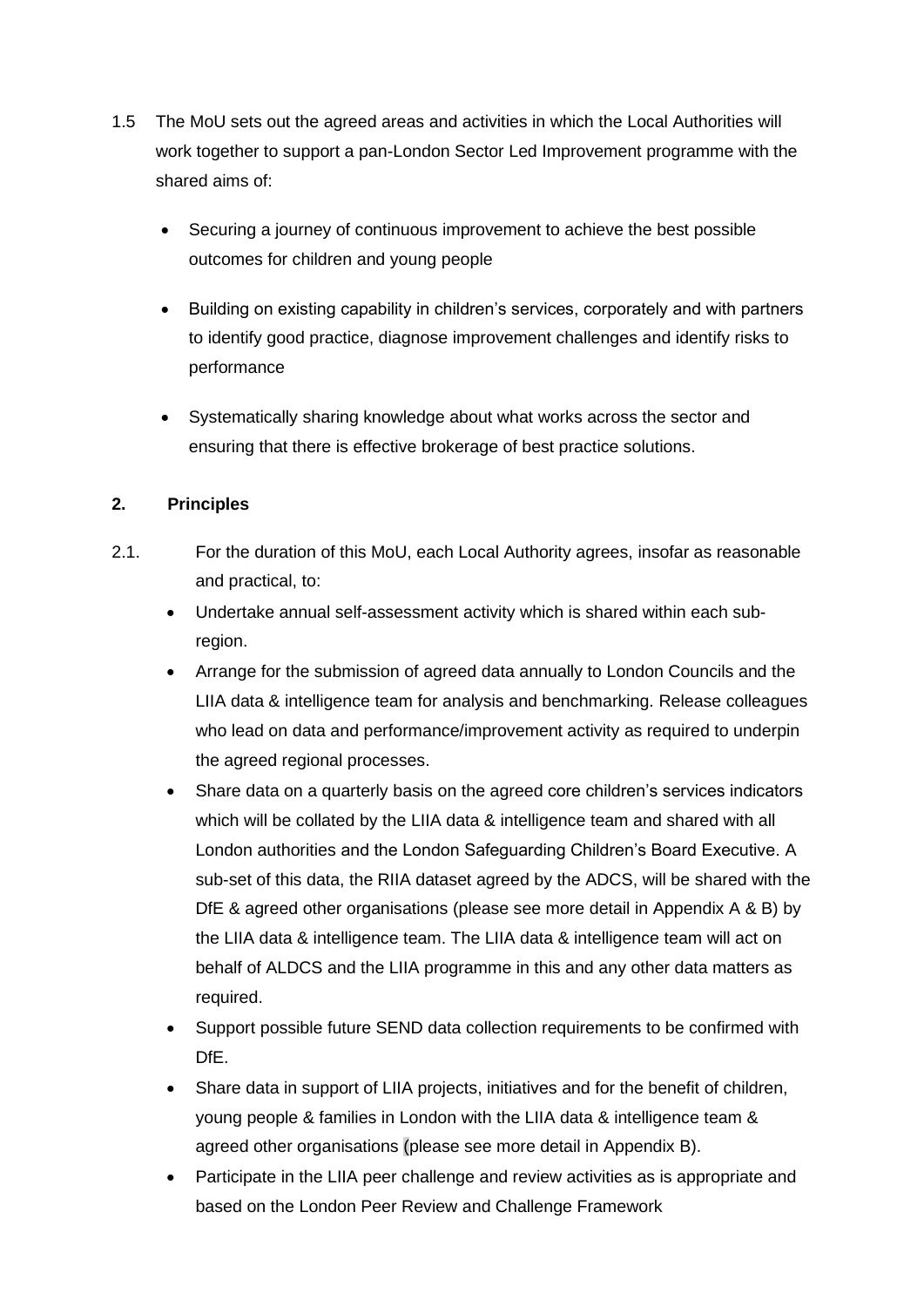- Contribute £5,000 pa to support the work of the RIA. This funding will be targeted at developing sector led improvement activity at a sub-regional level in the London quadrants and bringing this learning activity together on a pan-London basis.
- Share learning and improvement themes from the peer challenge sessions with the sub-regional lead to support the sub-regional and London Summits
- Share the findings of the Peer Challenge and agreed actions (development plan) with the Chief Executive and Lead Member.
- Contribute to a sub-regional activity to discuss priorities for improvement within sub-regions. Each sub-region will design and organise its own activity and develop up to five key themes for improvement across the sub-region.
- Share key themes from sub-regional summit with Chief Executive and Lead member.
- Participate in an annual pan-London summit to discuss priorities for improvement across the capital. Directors of Children's Services, Chief Executives and Lead Members from each Local Authority should aim to attend this summit.
- Contribute to discussions relating to the sector led improvement programme by attending ALDCS meetings or sending a representative to LIIA working groups as appropriate.
- Where good practice is identified, share this with regional colleagues.
- Consider how to integrate learning from the self-assessment process with Ofsted as part of the Annual Conversation process.
- ALDCS will consider how to share high-level regional and sub-regional improvement themes with key partners on an annual basis, including ADCS, DfE and Ofsted.

#### **3. Governance and regional accountability**

- 3.1. Oversight and governance of the programme will sit with the London Children's Innovation and Improvement Board (LCIIB). An annual review will take place to ensure that with each cycle the process is refined. National learning will also be considered as part of these reviews.
- 3.2. LAs will work together, directed through LCIIB and DCS representation at the Association of London Directors of Children's Services and delivered through the infrastructure programme: London Innovation and Improvement Alliance (LIIA)
- 3.3. The payment process for DfE Sector-Led Improvement Grant and SEND Regional Support will be made from LB Camden (as the receiving LA for DfE funding) to London Councils or individual LAs where specified in grant conditions. LB Camden /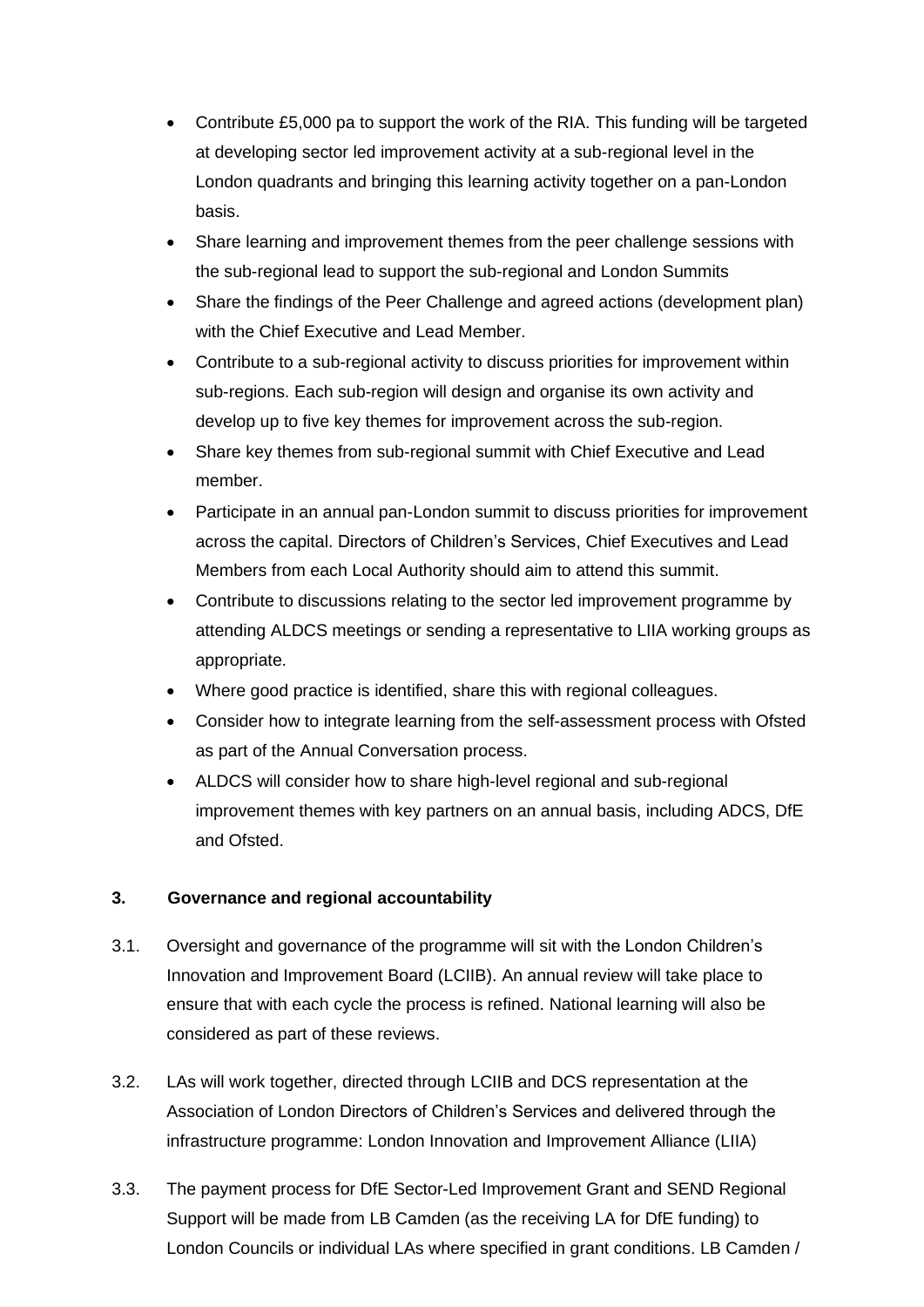London Councils will ensure LAs receive onward payment where agreed in line with sector-led improvement activities. LB Camden will be reimbursed for any services provided in the administration of regional funding.

- 3.4. London Local Authorities will support and encourage each other in their improvement journey. They will remain vigilant for behaviours or disengagement from the regional activities that might be symptomatic of pressure, denial or avoidance.
- 3.5. Local Authorities will share good practice and hold each other to account through peer challenge and through sub regional and regional groups.
- 3.6. If peer challenge identifies areas of practice which are concerning and for which there is not a strong enough improvement plan:
	- The Directors involved in the peer challenge should carefully record this on the peer challenge template with clear and specific evidence, including data.
	- A development plan should be devised / updated in respect of the areas of concern and agreed locally with the senior team, Chief Executive and Lead Member
	- Responsibility for improvement lies with individual councils and once concerns have been shared through the peer challenge process it will be for individual LAs to ensure appropriate action is taken.
- 3.7. Where Ofsted judges good practice, or DfE appoints Local Authorities as Partners in Practice or Improvement Partners, contributions to regional learning and improvement should be optimised.

#### **4. Implementation of the MoU**

- 4.1. Upon ratification by full ALDCS branch meeting, this extended MoU commences in June 2022. It will continue to remain in force until such time as it is revoked by the parties.
- 4.2. The MoU will be reviewed after June 2024 and may otherwise be reviewed at any time at the request of any party.